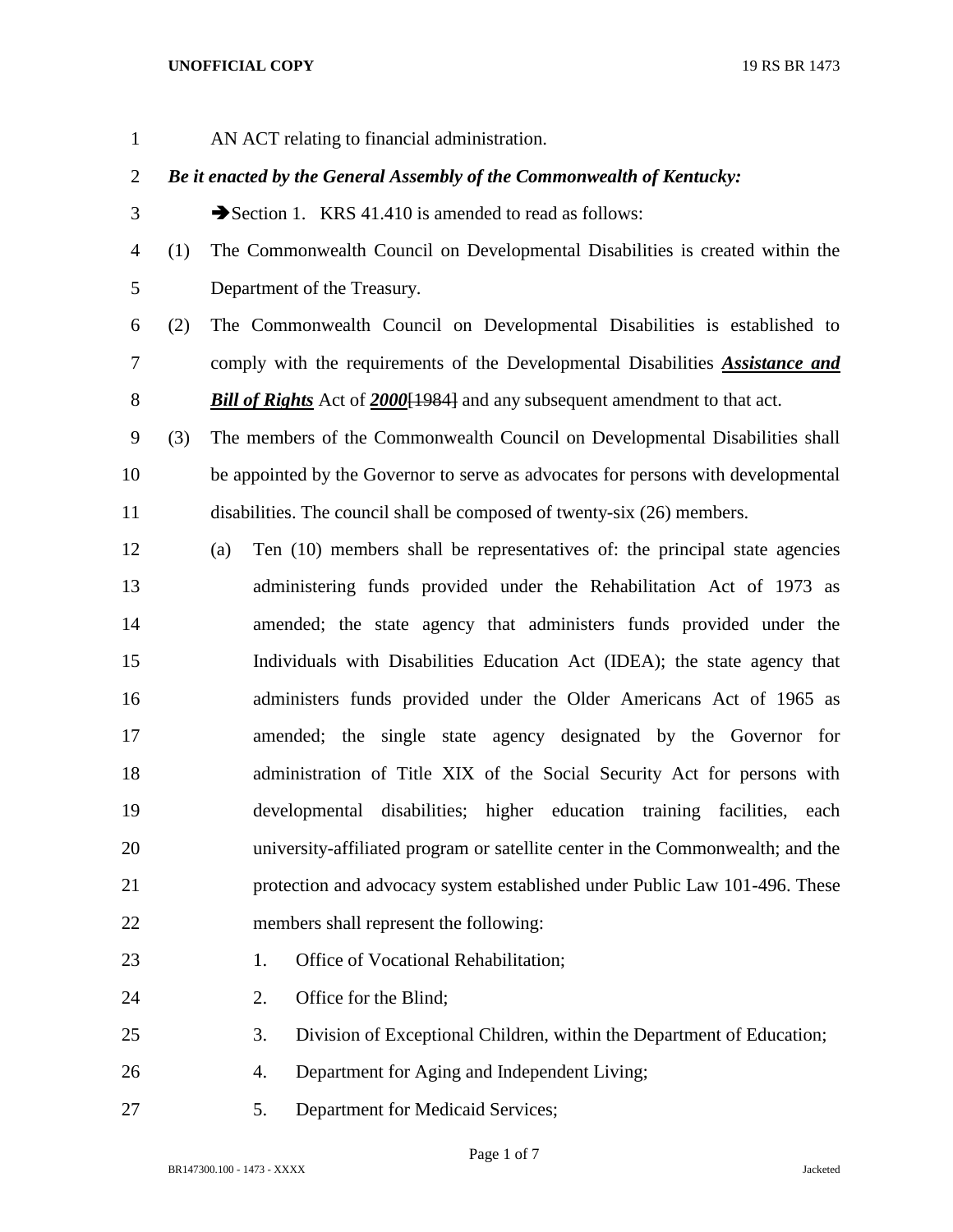- 6. Department of Public Advocacy, Protection and Advocacy Division; 7. University-affiliated programs; 8. Local and nongovernmental agencies and private nonprofit groups concerned with services for persons with developmental disabilities; 9. Department for Behavioral Health, Developmental and Intellectual Disabilities; and 10. Department for Public Health, Division of Maternal and Child Health. (b) At least sixty percent (60%) of the members of the council shall be composed of persons with developmental disabilities or the parents or guardians of persons, or immediate relatives or guardians of persons with mentally impairing developmental disabilities, who are not managing employees or persons with ownership or controlling interest in any other entity that receives funds or provides services under the Developmental Disabilities *Assistance and Bill of Rights* Act of *2000*[1984] as amended and who are not employees of a state agency that receives funds or provides services under this section. Of these members, five (5) members shall be persons with developmental disabilities, and five (5) members shall be parents or guardians of children with developmental disabilities or immediate relatives or guardians of adults with mentally impairing developmental disabilities who cannot advocate for themselves. Six (6) members shall be a combination of individuals in these two (2) groups, and at least one (1) of these members shall be an immediate relative or guardian of an institutionalized or previously institutionalized person with a developmental disability or an individual with a developmental disability who resides in an institution or who previously resided in an institution. (c) Members not representing principal state agencies shall be appointed for a
- term of three (3) years. Members shall serve no more than two (2) consecutive

BR147300.100 - 1473 - XXXX Jacketed

Page 2 of 7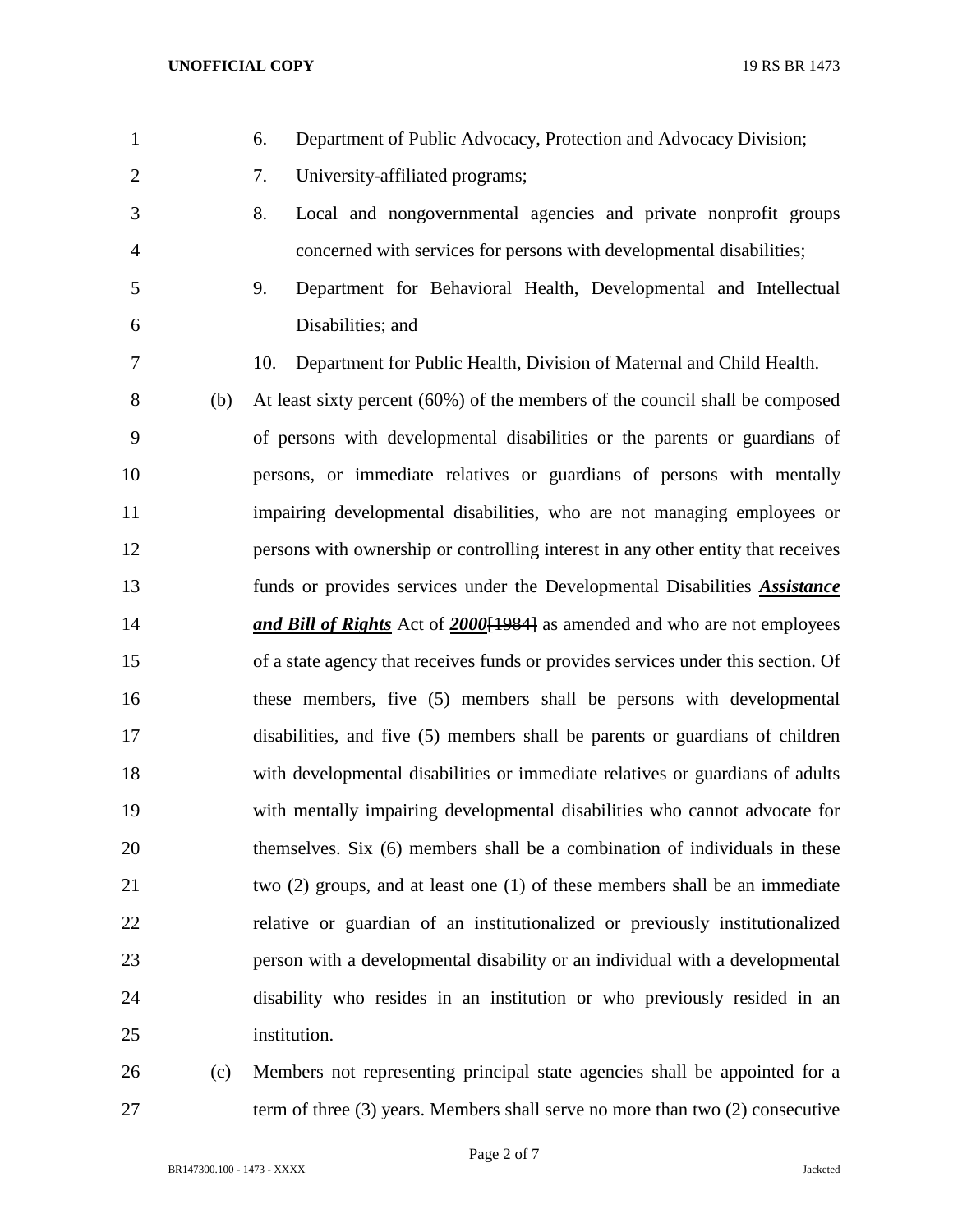1 three (3) year terms. Members shall serve until their successors are appointed or until they are removed for cause.

 (d) The council shall elect its own chair, adopt bylaws, and operate in accordance with its bylaws. Members of the council who are not state employees shall be reimbursed for necessary and actual expenses. The Department of the Treasury shall provide personnel adequate to ensure that the council has the capacity to fulfill its responsibilities. The council shall be headed by an executive director. If the executive director position becomes vacant, the council shall be responsible for the recruitment and hiring of a new executive director.

(4) The Commonwealth Council on Developmental Disabilities shall:

- (a) Develop and implement the state plan as required by Part B of the Developmental Disabilities *Assistance and Bill of Rights* Act of *2000*[1984], as amended, with a goal of development of a coordinated consumer and family centered focus and direction, including the specification of priority 16 services required by that plan;
- (b) Monitor, review, and evaluate, not less often than annually, the implementation and effectiveness of the state plan in meeting the plan's objectives;
- (c) To the maximum extent feasible, review and comment on all state plans that relate to persons with developmental disabilities;
- (d) Submit to the Department of the Treasury and the Secretary of the United States Department of Health and Human Services any periodic reports on its activities as required by the United States Department of Health and Human Services and keep records and afford access as the Department of the Treasury finds necessary to verify the reports;
- 

(e) Serve as an advocate for individuals with developmental disabilities and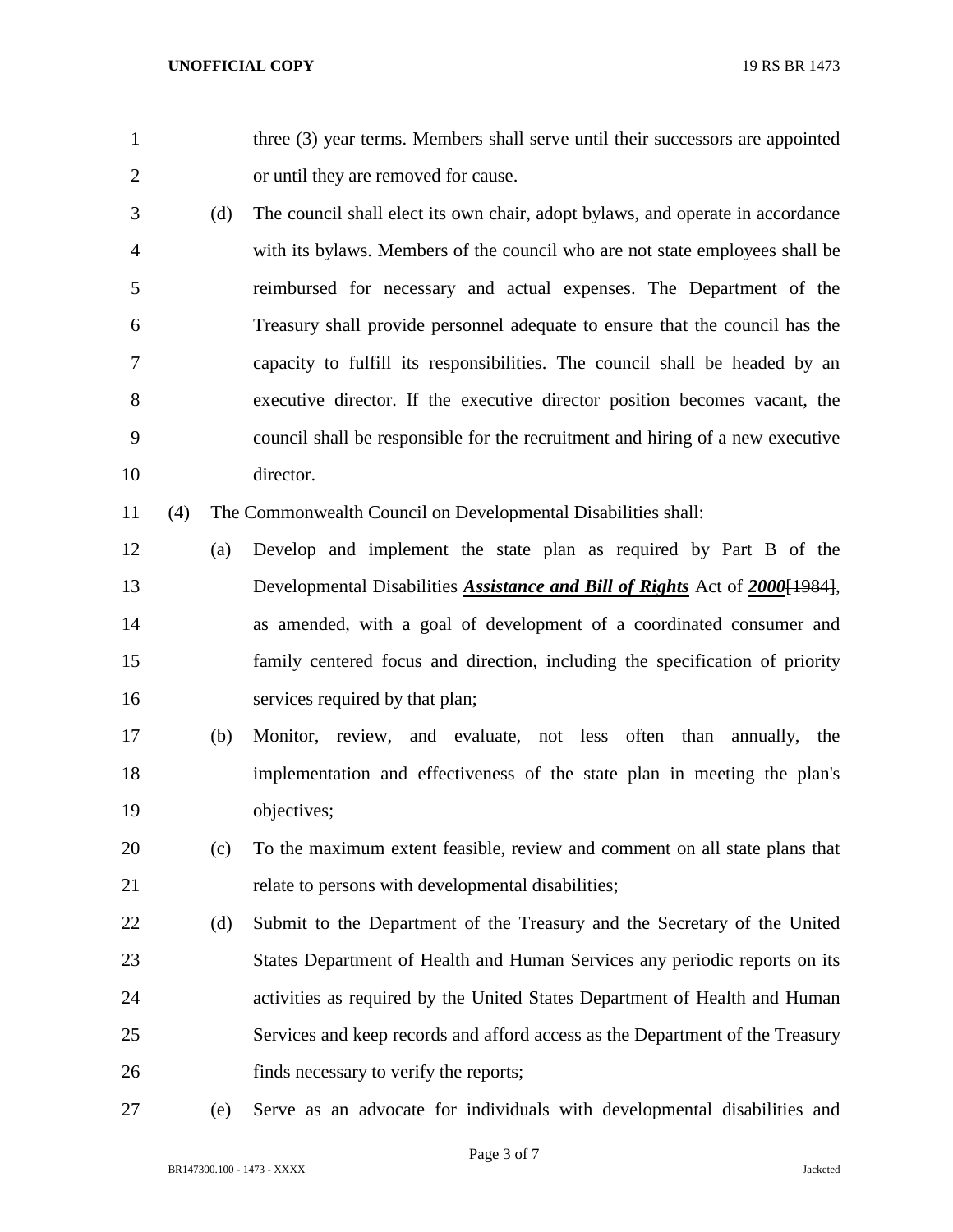| 1              |     | conduct programs, projects, and activities that promote systematic change and       |
|----------------|-----|-------------------------------------------------------------------------------------|
| $\overline{2}$ |     | capacity building;                                                                  |
| 3              | (f) | Examine, not less than once every five (5) years, the provision of and need for     |
| 4              |     | federal and state priority areas to address, on a statewide and comprehensive       |
| 5              |     | basis, urgent needs for services, supports, and other assistance for individuals    |
| 6              |     | with developmental disabilities and their families; and                             |
| 7              | (g) | Prepare, approve, and implement a budget that includes amounts paid to the          |
| 8              |     | state under the Developmental Disabilities <b>Assistance and Bill of Rights</b> Act |
| 9              |     | of $2000[1984]$ , as amended, to fund all programs, projects, and activities        |
| 10             |     | under that Act.                                                                     |
| 11             |     | SECTION 2. A NEW SECTION OF KRS CHAPTER 41 IS CREATED TO                            |
| 12             |     | <b>READ AS FOLLOWS:</b>                                                             |
| 13             | (I) | As used in this section, "STABLE Kentucky account" has the same definition as       |
| 14             |     | set forth in KRS 164A.260.                                                          |
| 15             | (2) | The Department of the Treasury shall be responsible for administering and           |
| 16             |     | promoting STABLE Kentucky accounts.                                                 |
| 17             | (3) | In order to ensure that the program is administered in a cost-effective manner,     |
| 18             |     | the Department of the Treasury may enter into any cooperative agreements,           |
| 19             |     | contracts, or similar instruments with:                                             |
| 20             | (a) | Other states which administer programs created under 26 U.S.C. sec. 529A;           |
| 21             | (b) | Other agencies or departments of the Commonwealth; or                               |
| 22             | (c) | A nonprofit organization tasked with providing services to individuals who          |
| 23             |     | are eligible for a STABLE Kentucky account.                                         |
| 24             |     | Section 3. KRS 393A.020 is amended to read as follows:                              |
| 25             |     | This chapter shall not apply to:                                                    |
| 26             | (1) | Property held, due, and owing in a foreign country if the transaction out of which  |
| 27             |     | the property arose was a foreign transaction;                                       |

Page 4 of 7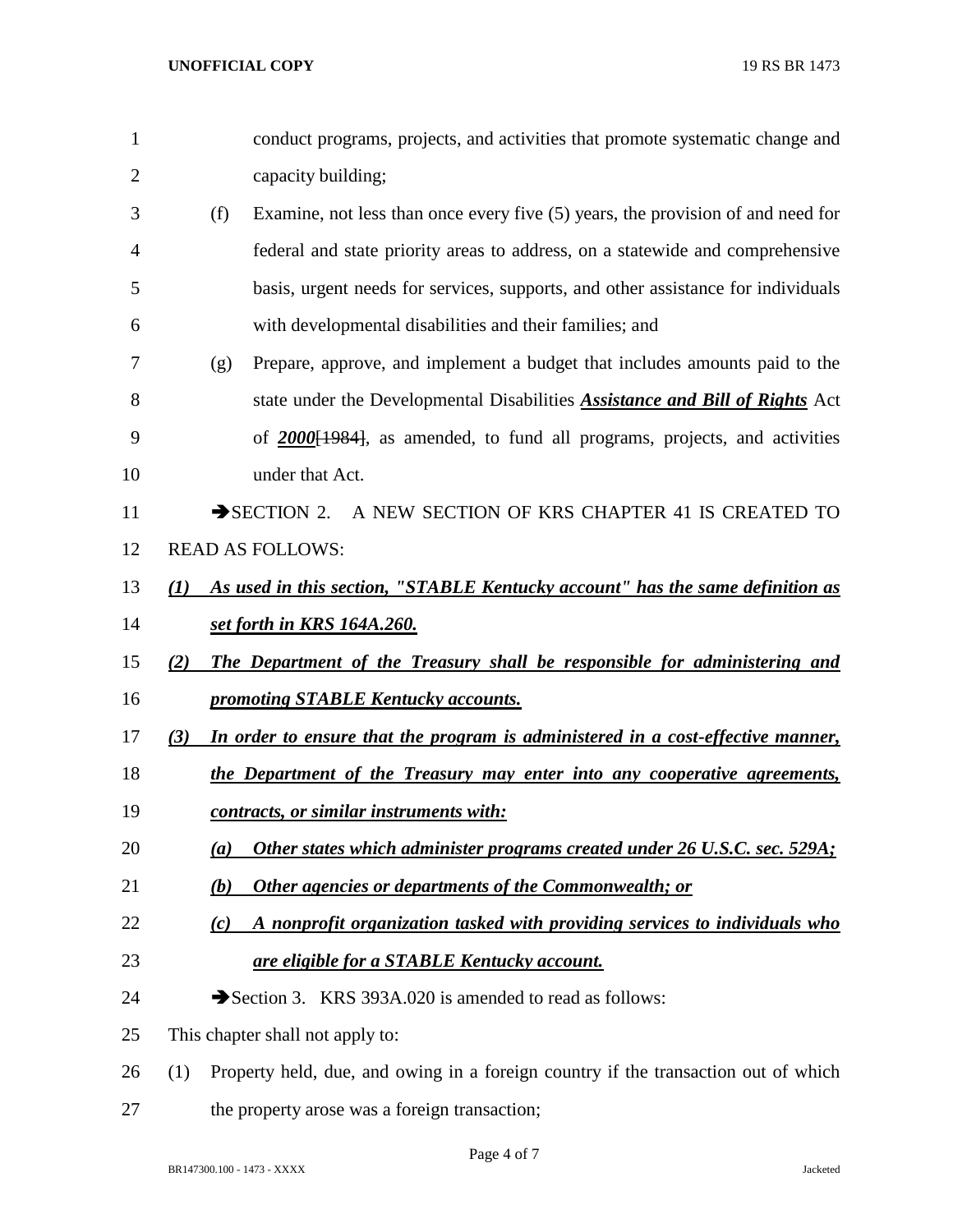(2) Money, funds, or any other intangible property held by or owing: 2 (a) To a nonprofit exempt under Section  $501(c)(3)$  of the Internal Revenue Code;  $3 \qquad \qquad \text{or}$  (b) For any minerals or other raw materials capable of being used for fuel in the course of manufacturing, processing, production, or mining; *or (c) For any mineral proceeds;* (3) Wages or salaries of fifty dollars (\$50) or less that are not claimed by an employee within one (1) year of the date the wages or salaries are earned, unless the amounts are held on a payroll card; (4) Moneys in inmate accounts and prisoner canteen accounts held by jailer under KRS 441.137; or (5) Funds held in a lawyer IOLTA trust account under Supreme Court Rule 3.830. 13 Section 4. KRS 393A.330 is amended to read as follows: (1) Except as otherwise provided in this section, on filing a report under KRS 393A.220, the holder shall pay or deliver to the administrator the property described in the report. (2) If property in a report under KRS 393A.220 is an automatically renewable deposit and a penalty or forfeiture in the payment of interest would result from paying the deposit to the administrator at the time of the report, the date for payment of the property to the administrator is extended until a penalty or forfeiture no longer would result from payment, if the holder informs the administrator of the extended date. (3) Tangible property in a safe-deposit box shall not be delivered to the administrator until one hundred twenty (120) days after filing the report under KRS 393A.220. (4) If property reported to the administrator under KRS 393A.220 is a security, the administrator may: (a) Make an endorsement, instruction, or entitlement order on behalf of the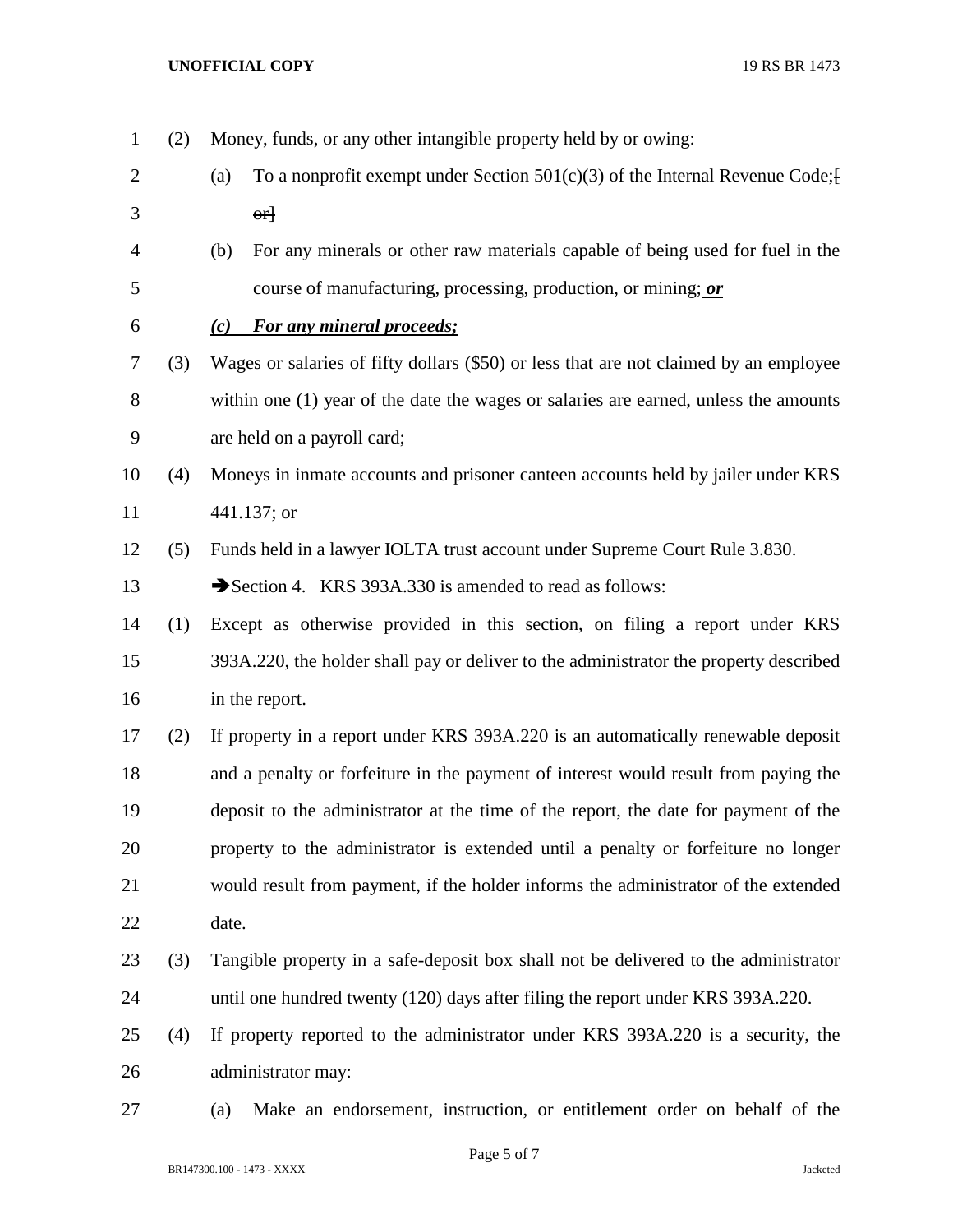**UNOFFICIAL COPY** 19 RS BR 1473

| $\mathbf{1}$   |               | apparent owner to invoke the duty of the issuer, its transfer agent, or the             |
|----------------|---------------|-----------------------------------------------------------------------------------------|
| $\mathbf{2}$   |               | securities intermediary to transfer the security; or                                    |
| $\mathfrak{Z}$ |               | Dispose of the security under KRS 393A.410.<br>(b)                                      |
| $\overline{4}$ | (5)           | If the holder of property reported to the administrator under KRS 393A.220 is the       |
| 5              |               | issuer of a certificated security, the administrator may obtain a replacement           |
| 6              |               | certificate in physical or book-entry form under KRS 355.8-405. An indemnity            |
| 7              |               | bond shall not be required.                                                             |
| $8\,$          | (6)           | The administrator shall establish procedures for the registration, issuance, method     |
| 9              |               | of delivery, transfer, and maintenance of securities delivered to the administrator by  |
| 10             |               | a holder.                                                                               |
| 11             | (7)           | An issuer, holder, and transfer agent or other person acting under this section under   |
| 12             |               | instructions of and on behalf of the issuer or holder shall not be liable to the        |
| 13             |               | apparent owner for, and shall be indemnified by the state against, a claim arising      |
| 14             |               | with respect to property after the property has been delivered to the administrator.    |
| 15             | (8)           | A holder shall not be required to deliver to the administrator a security identified by |
| 16             |               | the holder as a non-freely transferable security. If the administrator or holder        |
| 17             |               | determines that a security is no longer a non-freely transferable security, the holder  |
| 18             |               | shall deliver the security on the next regular date prescribed for delivery of          |
| 19             |               | securities under this chapter. The holder shall make a determination annually           |
| 20             |               | whether a security identified in a report filed under KRS 393A.220 as a non-freely      |
| 21             |               | transferable security is no longer a non-freely transferable security.                  |
| 22             | $\mathcal{Q}$ | If property reported to the administrator is virtual currency, the holder shall<br>(a)  |
| 23             |               | liquidate the virtual currency and remit the proceeds to the administrator.             |
| 24             |               | The liquidation shall occur anytime within ninety (90) days prior to the<br><u>(b)</u>  |
| 25             |               | <u>filing of the report under KRS 393A.220.</u>                                         |
| 26             |               | The owner shall not have recourse against the holder or the administrator<br>(c)        |
| 27             |               | to recover any gain in value that occurs after the liquidation of the virtual           |
|                |               |                                                                                         |

Page 6 of 7